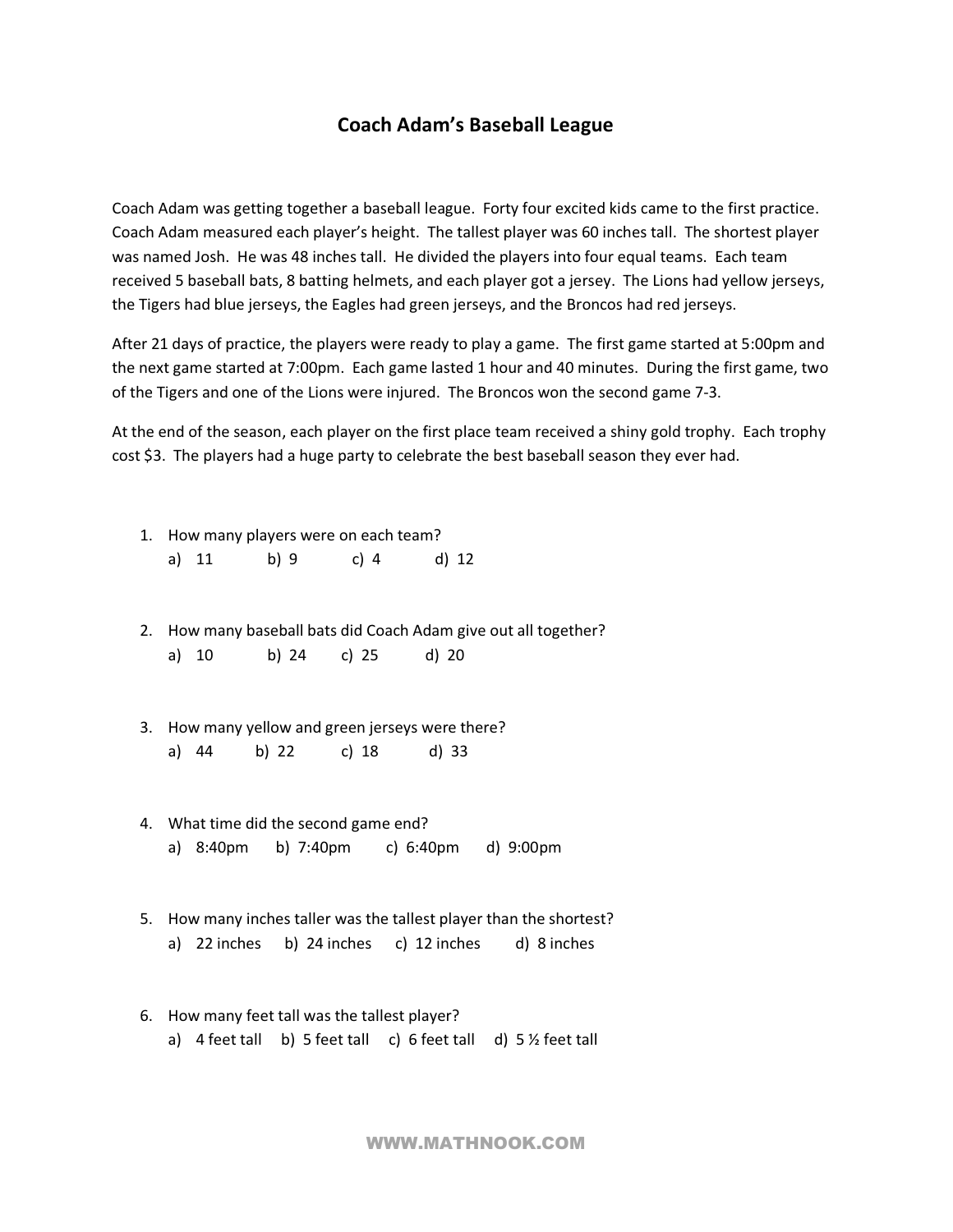7. How many players were not injured in the first game? a) 3 b) 18 c) 20 d) 19

- 8. How long did the two games last all combined? a) 4 hours b)  $2\frac{1}{2}$  hours c)  $3\frac{1}{2}$  hours d) 3 hours, 20 minutes
- 9. How many weeks did the teams practice before their first game? a) 2 weeks b) 3 weeks c) 4 weeks d) 5 weeks
- 10. Rounded to the nearest ten, about how many kids came to the first practice? a) 10 b) 50 c) 40 d) 30
- 11. Did the Broncos score an even or odd number of runs? a) Even b) odd
- 12. If 11 players received trophies, how much did the trophies cost all together? a) \$27 b) \$33 c) \$132 d) \$15